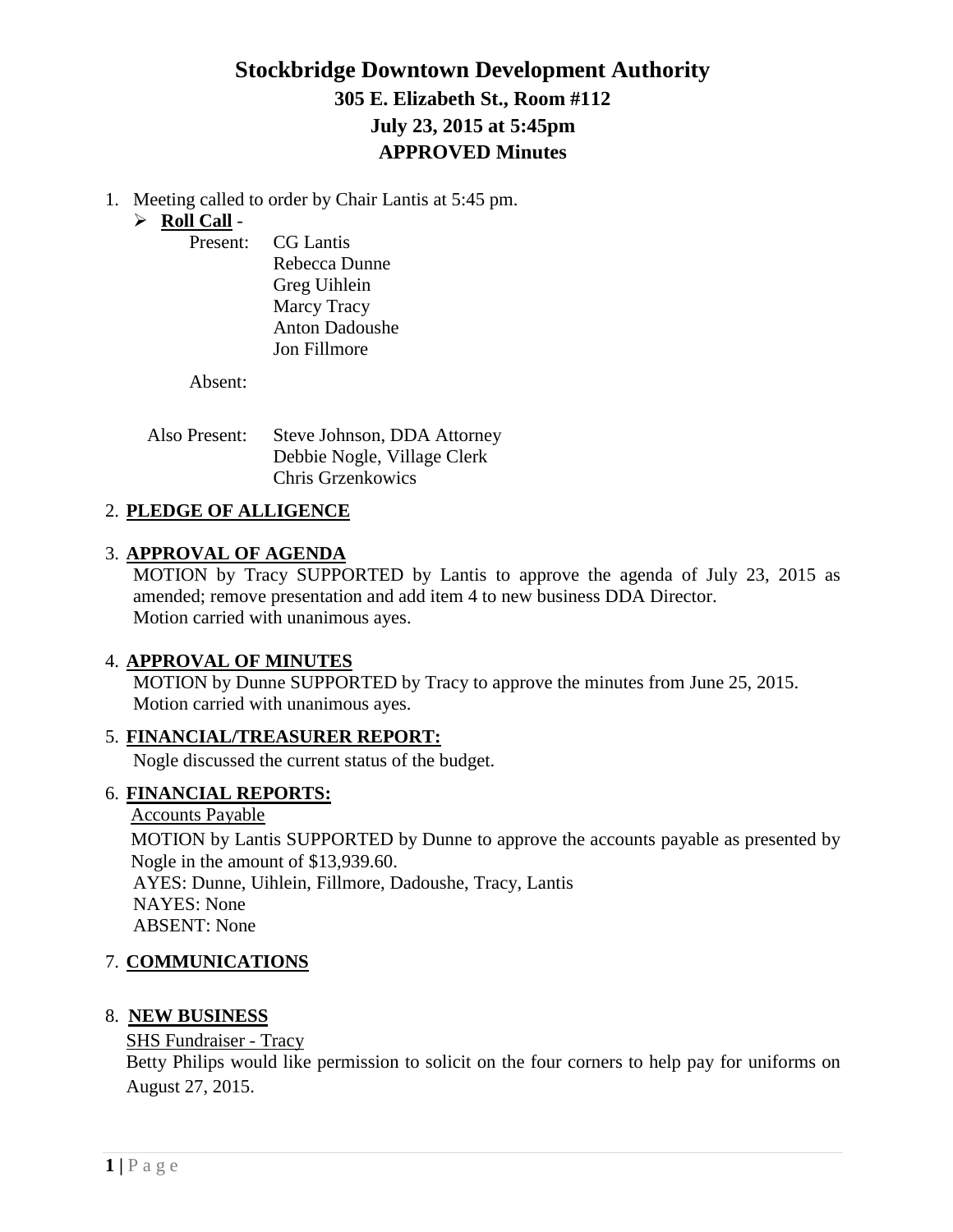# **Stockbridge Downtown Development Authority 305 E. Elizabeth St., Room #112 July 23, 2015 at 5:45pm APPROVED Minutes**

### Pelton Appointment

MOTION by Lantis, SUPPORTED by Dunne, APPROVED; to recommend appointment at the next village council meeting on August 3, 2015 for Chris Pelton from Pelton Body Shop. Motion carried with unanimous ayes.

### RESOLUTION APPROVING SETTLEMENT

MOTION by Lantis, SUPPORTED by Tracy, RESOLVED; A resolution to authorize and approve na complete and final settlement of all claims between the Village of Stockbridge Downtown Development Authority, Christopher Manning, Auto-Owners, and the Bankruptcy Court.

Ayes: Uihlein, Fillmore, Dadoushe, Tracy, Dunne, Lantis Nays: None Absent: None MOTION PASSED

### DISTRIBUTION OF CONTRACT BALANCE

MOTION by Lantis, SUPPORTED by Dunne, RESOLVED; an agreement for release and distribution of contract balance referring to Auto Owners Insurance Company in the amount of \$4,500 and \$1,500 to Scott Chernich, Chapter 7 Trustee for Christopher Manning. Ayes: Dunne, Fillmore, Uihlein, Tracy, Dadoushe, Lantis Nays: None Absent: None MOTION PASSED

DDA Director – Uihlein discussed the DDA and would like the DDA Board to come back to the next meeting with info on possibly employing a director in the future.

#### 9. **OLD BUSINESS**

#### Sidewalks – SSB and Mugg and Bopps

 Chris Grzenkowicz from Desine Inc., handed out alternatives for both Mugg and Bopps and SSB Bank recommends pre-payment prior to work construction.

#### Bridge Bids

MOTION by Dunne, SUPPORTED by Lantis, APPROVED; to accept the bid by D/C Construction Concepts, LLP in the amount of \$4,200.00; funds to be derived from 248-000- 970.000 (Capital Outlay).

Ayes: Fillmore, Uihlein, Tracy, Dadoushe, Dunne, Lantis Nays: None Absent: None MOTION PASSED